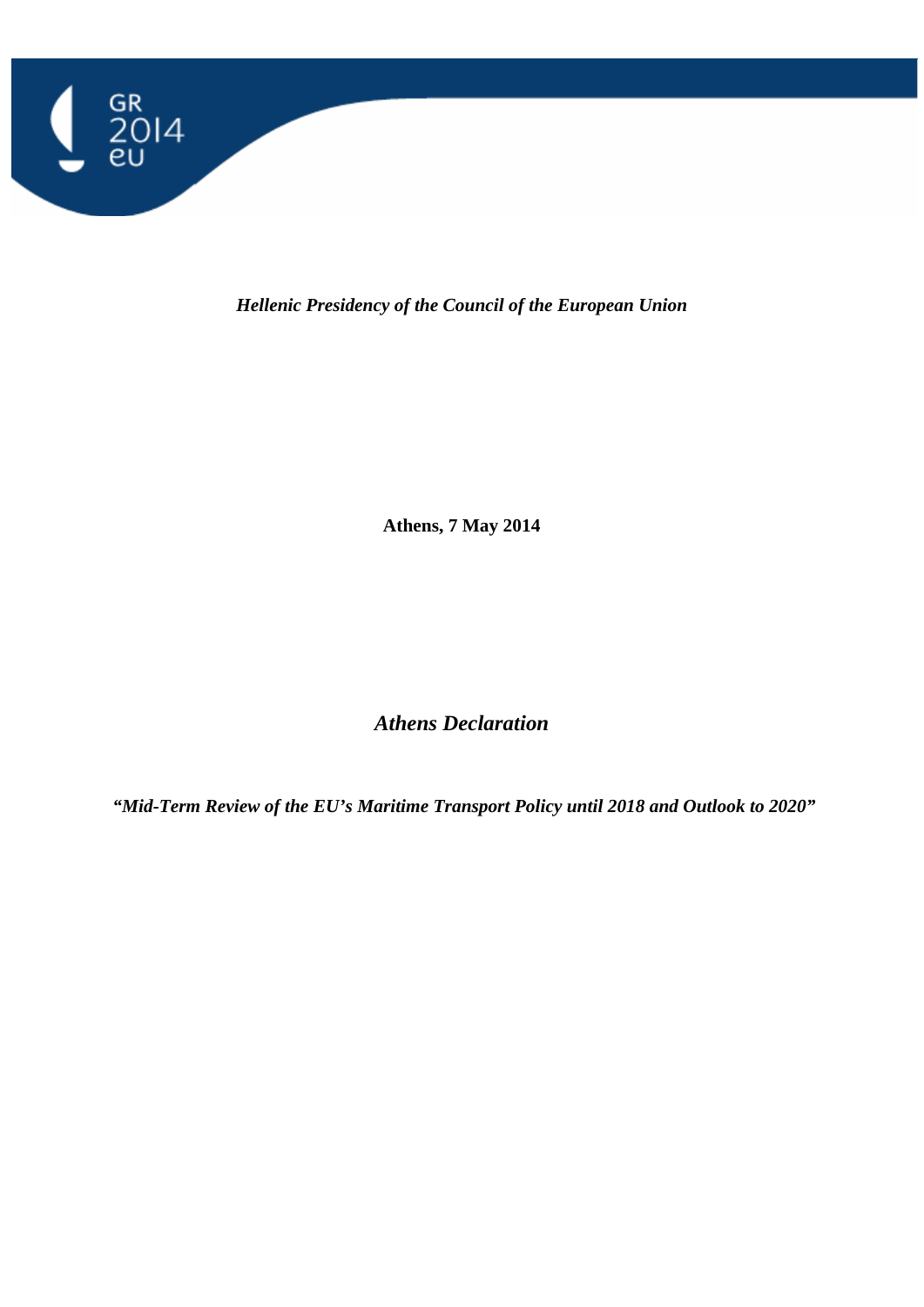**"Mid-Term Review of the EU's Maritime Transport Policy until 2018 and Outlook to 2020"** 

**We, Ministers responsible for the Maritime Transport of the European Union and the European Economic Area under the chairmanship of Miltiadis Varvitsiotis, Minister of Shipping, Maritime Affairs and the Aegean, and in the presence of Siim Kallas, Vice President of the European Commission and Commissioner for Transport, on the occasion of the Informal Maritime Ministerial Meeting in Athens, Greece, on 7 May 2014, have agreed to the following:**

HAVING REGARD to the fact that the EU is highly dependent on maritime transport both for its internal and external trade since 75% of the Union's imports and exports and 37% of the internal trade transit through seaports<sup>1</sup> and that shipping is a highly mobile industry facing increasingly fierce competition from third countries;

RECALLING that shipping and related services are an important contributor to the European economy and to the quality of life of European citizens, providing jobs and being essential for European competitiveness; NOTING that the EU's blue economy currently represents 5,4 million jobs and a gross added value of almost €500 billion per year; RECOGNISING the potential of maritime and coastal tourism for economic growth and employment;

ACKNOWLEDGING that shipping is a key element of the security of the EU supply chain, in particular as regards the importation of energy and raw materials;

REAFFIRMING that the European maritime sector faces significant challenges and that further action is needed to maintain and further develop attractive, safe and sustainable quality shipping and to ensure open maritime markets and access to cargoes without restraints; UNDERLINING in particular that European shipping faces significant challenges in relation to strengthened environmental requirements;

STRESSING that competent seafarers with appropriate working conditions and employment rights are an essential prerequisite for global sea trade, and that the implementation of the ILO Maritime Labour Convention 2006 (MLC) and of the IMO International Convention on Standards of

 $\overline{a}$ 

**<sup>1</sup>** COM (2012) 0494 final.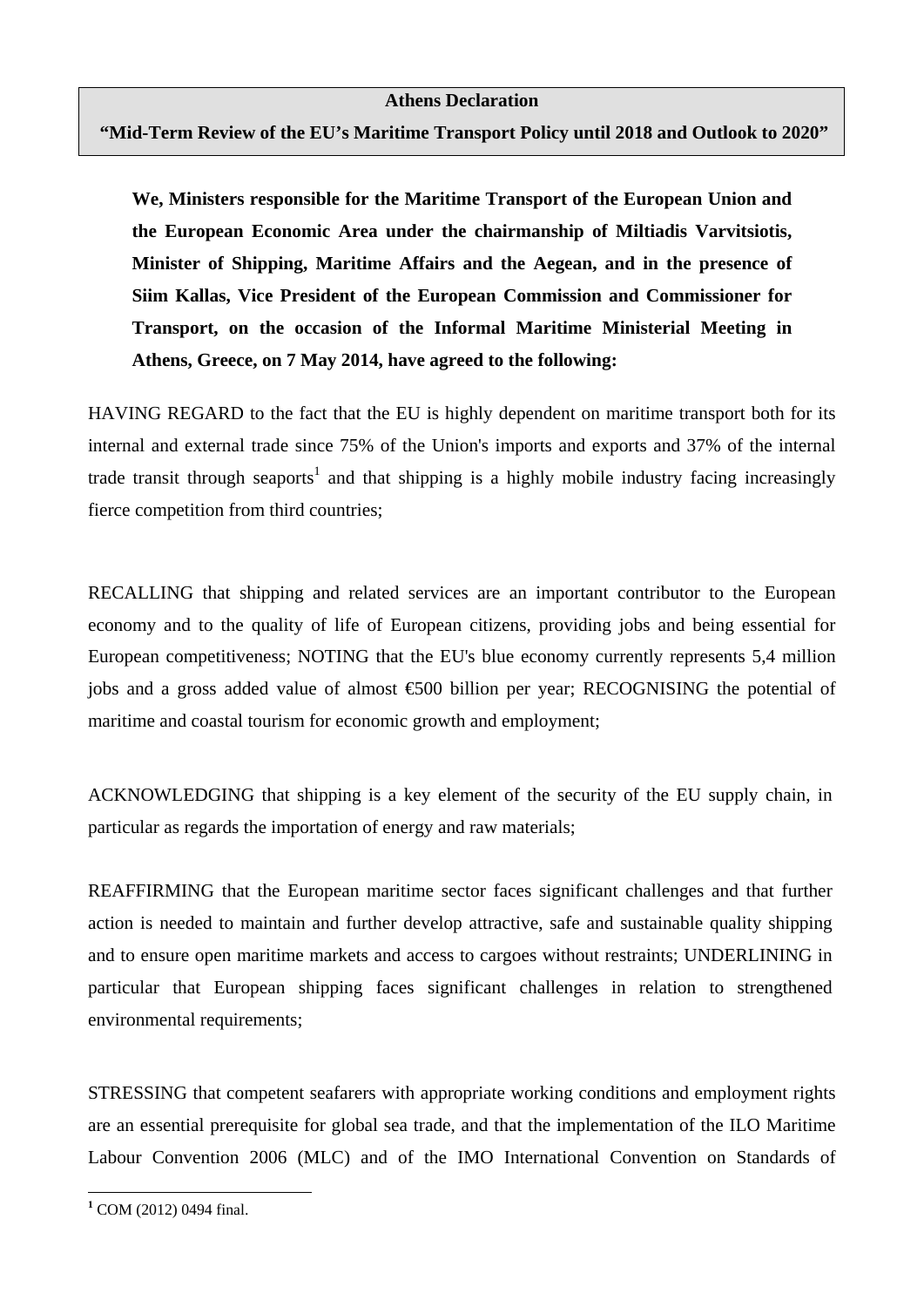Training, Certification and Watchkeeping for Seafarers (STCW), as amended by the 2010 Manila amendments, is an important step to create a uniform and enforceable framework for the working and living conditions on board ships and the protection of the health, safety and standards of competence of seafarers, thus substantially contributing to a more positive image of the maritime profession, thereby contributing to the recruitment of seafarers;

 RECOGNISING the importance of maintaining a stable and innovation-friendly regulatory framework securing competitiveness for the fleets of EU Member States providing the legal certainty for investments and stimulating the establishment of maritime activities in the EU Member States in a context of liberalised international maritime services;

CONSIDERING that the European Union has already achieved significant progress in maritime safety, security and protection of the marine environment, Member States should focus on the effective implementation of the international Conventions and the EU maritime acquis;

ACKNOWLEDGING that internationally-agreed rules and Conventions, in particular by IMO and ILO, and their worldwide ratification, effective implementation and enforcement, are needed to ensure a global level playing-field for safe, secure and environmentally friendly maritime transport, and secure the long-term competitiveness of the EU's maritime industry;

RECOGNISING that the implementation of international Conventions is a State responsibility and that the forthcoming IMO mandatory audit scheme will be an important tool for assessing the performance of Member States in meeting their responsibilities as flag, port and coastal States;

EMPHASISING that Short Sea Shipping needs to play a stronger role in the EU to ensure the necessary accessibility and trade flows, including between the mainland and islands, and to shift long-distance transport away from roads in order to address capacity, energy and climate challenges while noting, in this context, the goals defined in the White Paper on transport policy published by the Commission in 2011<sup>2</sup>; RECOGNISING the important role of the European Shortsea Network (ESN) and its members Shortsea Promotion Centres (SPCs) to that regard;

ACKNOWLEDGING the importance of the establishment of the European Maritime Transport Space without Barriers and the Blue Belt initiative as essential elements to facilitate intra-EU maritime transport of goods, the attractiveness of Short Sea Shipping and the well-functioning of

 $\overline{a}$ 

<sup>&</sup>lt;sup>2</sup> White Paper on Transport: Roadmap to a Single European Transport Area – Towards a competitive and resource efficient transport system - COM (2011) 0144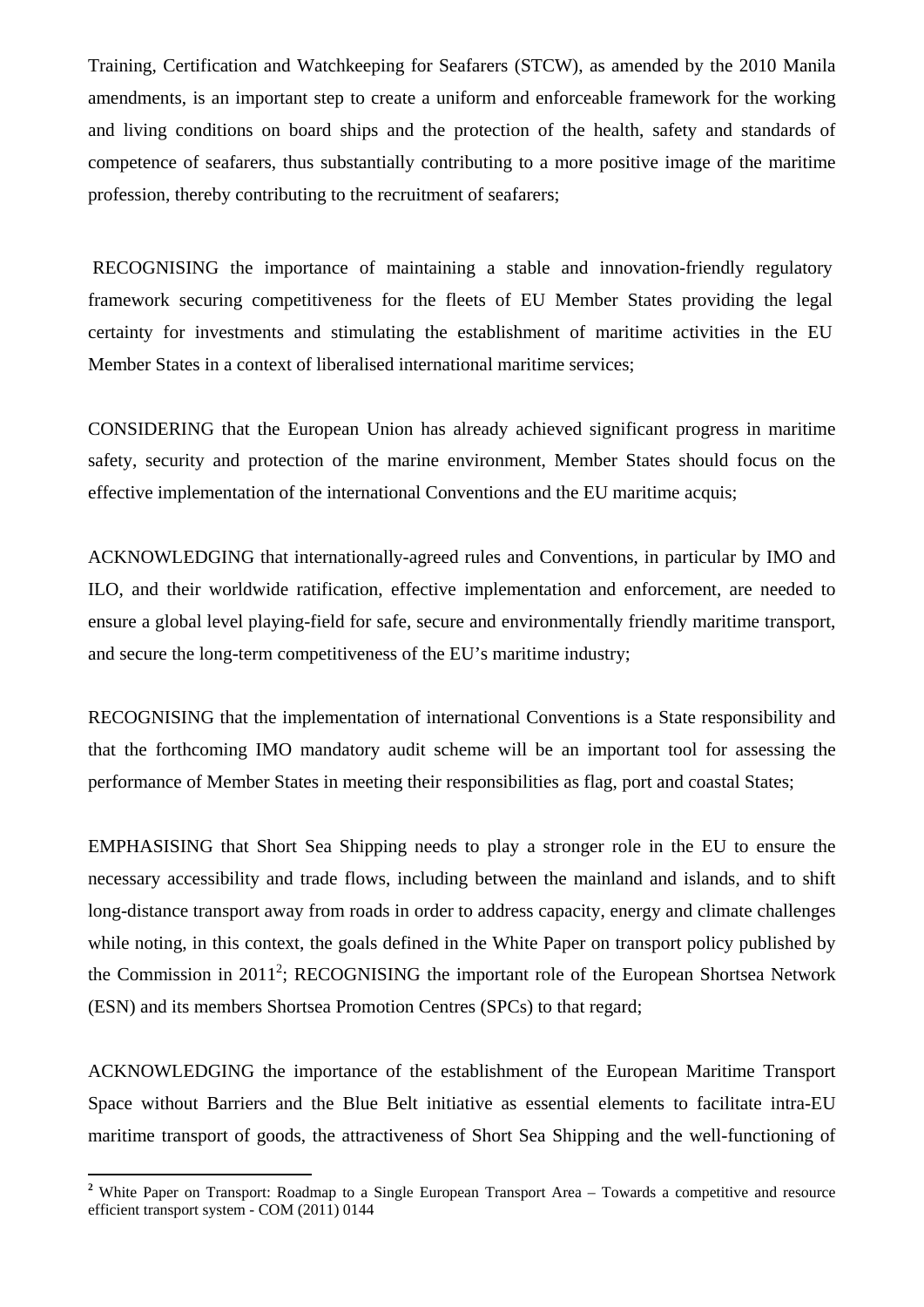the internal market;

UNDERLINING that efficient EU-wide digital maritime services, building on existing applications, systems and platforms, are needed to underpin transport and trade facilitation objectives as well as safety, security and environmental protection and ACKNOWLEDGING the progress made in this regard by interlinking and cross-fertilising EMSA hosted applications such as SafeSeaNet, LRIT, CleanSeaNet and THETIS, and in a broader context, by developing the Common Information Sharing Environment (CISE);

BEARING in mind the importance of promoting the competitiveness of European seaports, the interconnection with hinterlands and multimodal transport involving shipping;

RECOGNISING that the development of the TEN-T network under the new guidelines regime using the Connecting Europe Facility funding will create opportunities for increasing the competitiveness and innovation of European seaports and the further development of sea-links such as the Motorways of the Sea;

STRESSING that maritime transport is crucial for connecting peripheral and insular geographical areas to the rest of Europe;

EMPHASISING that Europe strives to keep its leadership in maritime technology, equipment and innovative maritime services and at the same time taking under consideration respective competition by other regions of the world;

UNDERLINING the need for the Commission to evaluate the results achieved to date before presenting the mid-term review of the EU maritime transport strategy;

I*. European Shipping in globalised markets*

1. AGREE that the EU and its Member States need to intensify efforts at bilateral, plurilateral and international level towards ensuring free access to markets and further liberalisation of trade in maritime services, mainly through maritime transport agreements or free trade agreements on a reciprocal basis, acknowledging that this would benefit EU shipping industry, stimulate economic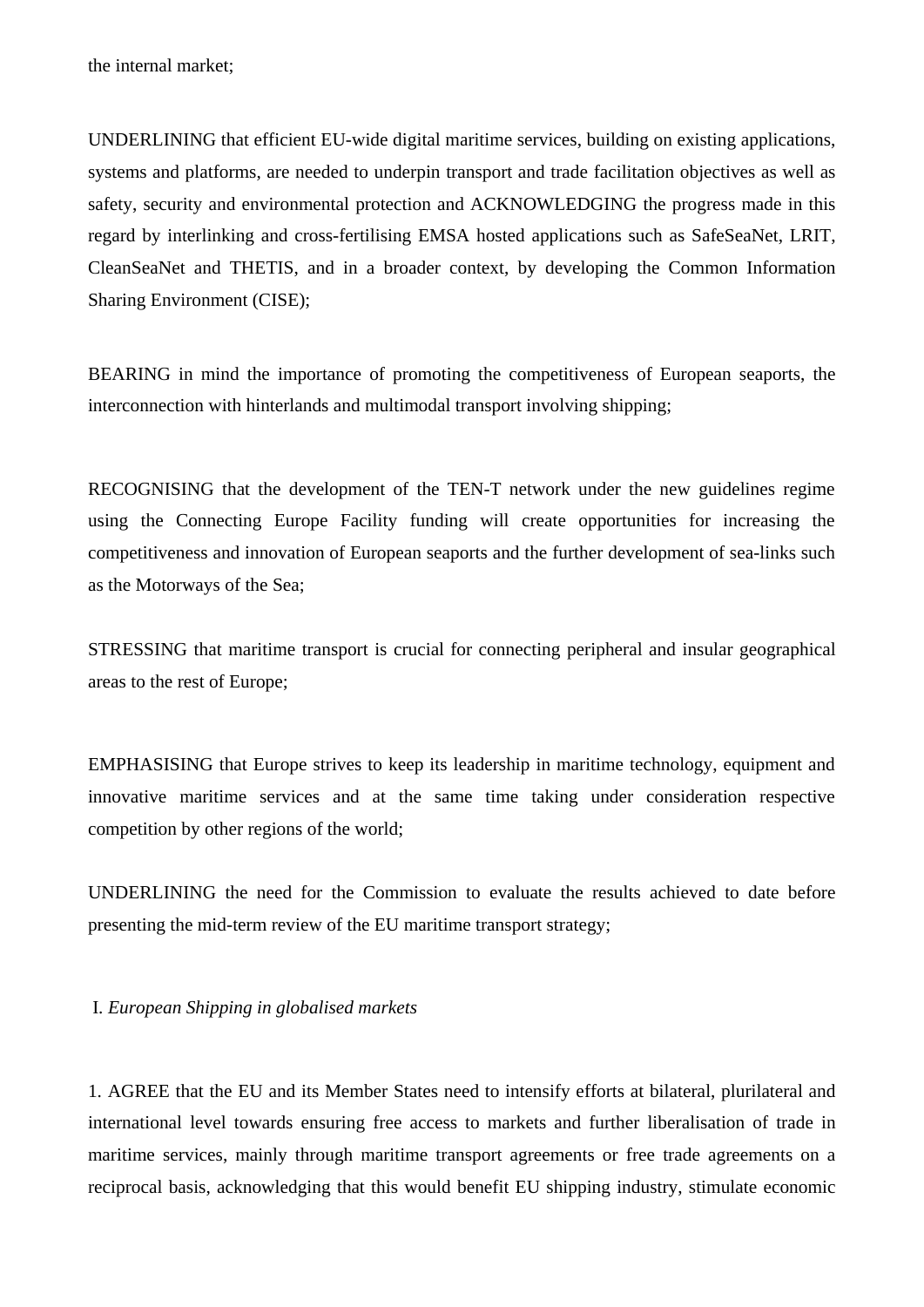development, attract business activities and foster investments; in this context, CALL UPON the Commission and Member States to make all the relevant efforts to reach a high-ambition agreement for the shipping sector as result of the on-going negotiation of the Trade in Services Agreement (TiSA);

2. UNDERLINE the need to maintain and further enhance the EU State aid regime for maritime transport, in order to achieve and maintain a global level playing-field for EU shipping in competition with third countries. STRESS that such State aid regime is essential for promoting European trade, the competitiveness of shipping and employment in the EU maritime cluster and in particular for preventing flagging out and relocation of EU shipping to third countries;

## II. *Human Resources, Seamanship and Maritime Know-how*

3. REAFFIRM the will to increase employment in the maritime sector as a whole and career mobility between on- and offshore jobs to support the functioning of EU maritime clusters, to create a level playing-field by implementing the ILO Maritime Labour Convention 2006, to ensure fair treatment of seafarers including in the event of a maritime accident and to guarantee their welfare;

4. EMPHASIZE the importance of assessing living and working conditions in shipping as applied in the EU;

5. CALL for further concrete actions towards enhancing maritime know-how and improving the attractiveness of maritime careers for both men and women with the active involvement of all relevant parties by encouraging links between education and industry to promote labour mobility and transferability of skills as well as the effective implementation of relevant international Conventions; in this context, REAFFIRM that the TTE Council Conclusions of 2003 and 2005 "on improving the image of Community shipping and attracting young people to the seafaring profession" remain fully pertinent;

## III. *Quality Shipping as a key competitive advantage*

6. INVITE the Commission and the Member States to contribute towards the enhancement of ship safety and protection of human life at sea, at international level as part of continuous safety improvement; STRESS the need to fully implement the EU maritime acquis, including the third maritime safety package;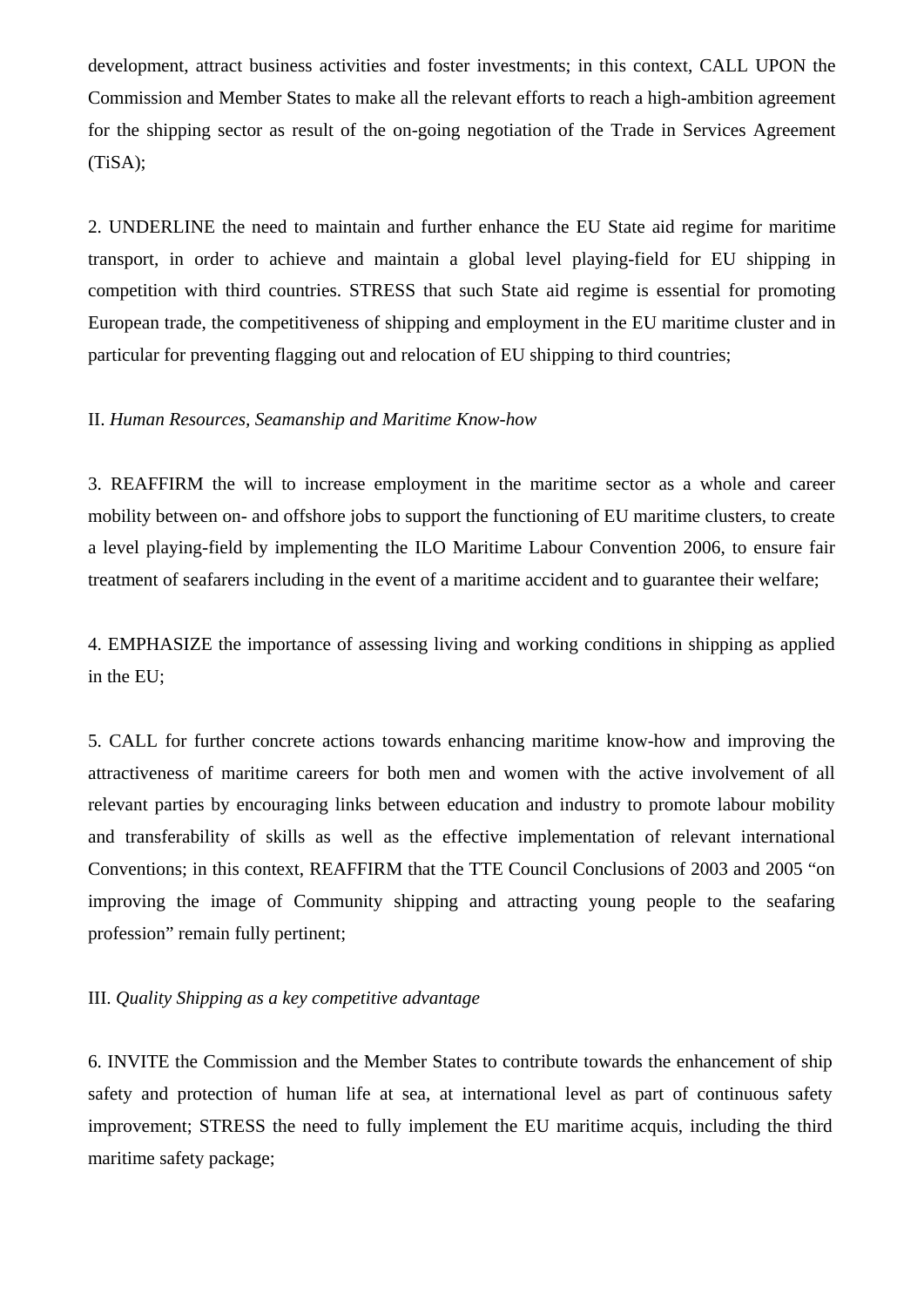7. CALL UPON the Commission and the Member States to continue to prioritise the improvement of the environmental, safety and social performance of shipping at EU and international level, while ensuring a global level playing-field and fair competition and that quality shipping leads to a competitive advantage in particular in global seaborne trade;

8. UNDERLINE that the implementation of environmental, safety and social requirements deriving from EU and international legal instruments is a vital precondition for the competitiveness of European quality shipping and INVITE the Commission and the Member States to work towards ensuring effective enforcement of the relevant regulations;

9. INVITE the Commission to review regularly the existing Union legislation applicable to shipping in order to avoid unnecessary regulatory and administrative burden in the context of smarter regulation;

10. REAFFIRM that piracy, armed robbery at sea and terrorist acts against shipping and offshore installations represent a serious threat to security, global trade, maritime transport, the fishing sector and the world economy and most of all life and security at sea, UNDERLINE the crucial role of international cooperation at all levels to counter such threats and URGE to increase respective efforts at EU and international level; in this context, INVITE the Commission and the Member States to elaborate further on the development of a comprehensive European Union Maritime Security Strategy using existing policies, structures and instruments;

11. SUPPORT the use, further development and integration of maritime monitoring, surveillance, positioning and observation systems (such as SafeSeaNet, LRIT, CleanSeaNet, Galileo, Copernicus, THETIS) and LOOK FORWARD TO the further development of the Common Information Sharing Environment (CISE) to provide added-value maritime services for EU shipping and the EU in general by enhancing cross-sectoral interoperability and sharing information between relevant authorities, users and operators;

12. ENCOURAGE a close cooperation between national authorities of the Member States, the Commission and EU agencies, in particular EMSA and FRONTEX, and bodies participating in coastguard functions as promoted by i.a. the European Coast Guard Functions Forum or any regional coastguard functions fora, and other relevant fora with a view to promoting an effective and efficient coordination for safer, more secure, and cleaner seas;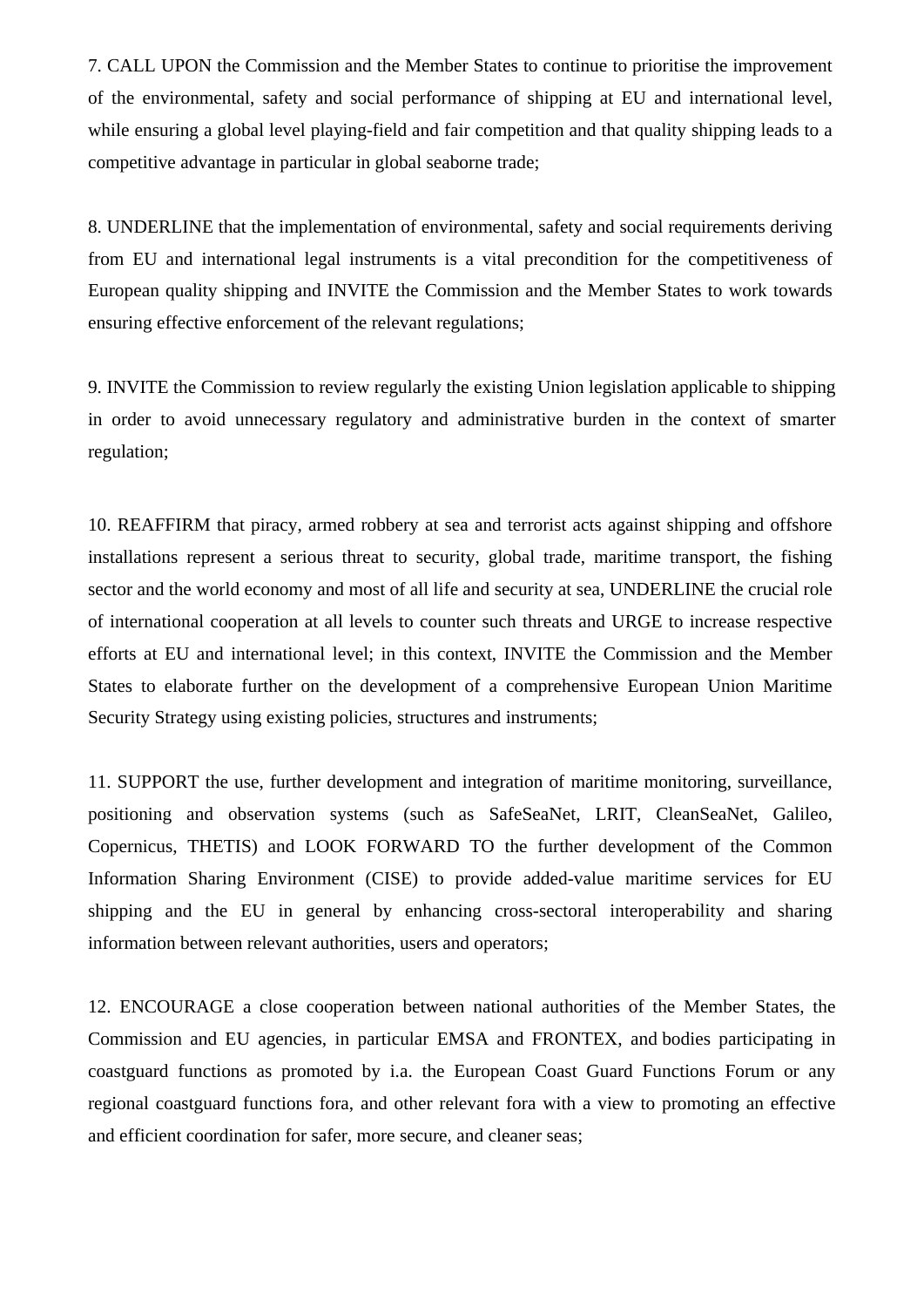13. UNDERLINE the importance of adequate liability and compensation measures in case of maritime incidents and wreck removal in accordance with existing EU and international legal instruments;

## IV*. Working together on the international scene*

14. REAFFIRM the determination to work within IMO and other international bodies, such as ILO and WTO, as appropriate, to achieve a level playing-field and a fair working environment in maritime transport by defining and implementing internationally agreed and evidence-based rules and standards for competitive, safe, secure, efficient and environmentally friendly shipping;

V. *Exploiting the full potential of short-sea shipping and sea transportation services for business and citizens in Europe*

15. CALL UPON the Commission and Member States to reinforce policy efforts regarding the promotion of Short Sea Shipping with the aim of shifting long-distance transport away from roads and ensuring the necessary accessibility and trade flows, including between the mainland and islands; and REQUEST adequate financial support, as appropriate, to promote the supply and demand for Short Sea Shipping services, in particular through the Connecting Europe Facility, allowing for better environmental performance of shipping, innovation and the integrated development of Motorways of the Sea;

 16. UNDERLINE the importance of financial support, as appropriate, for the adaptation of ships to new environmental and safety requirements, in particular in the context of Short Sea Shipping;

17. RECALL that the implementation of appropriate alternative fuels infrastructure at EU ports, in particular for LNG refuelling, constitutes an issue of priority;

18. ENCOURAGE the development of more sustainable and efficient port systems to further enhance the environmental performance of ports and accommodate the ever-increasing maritime transport of goods and passengers with a view to meeting the demands of EU businesses and consumers for cost-efficient and timely transportation from door-to-door; CALL UPON the Commission to adopt State aid guidelines for seaports, with the aim of ensuring fair competition and a stable legal framework for port investment;